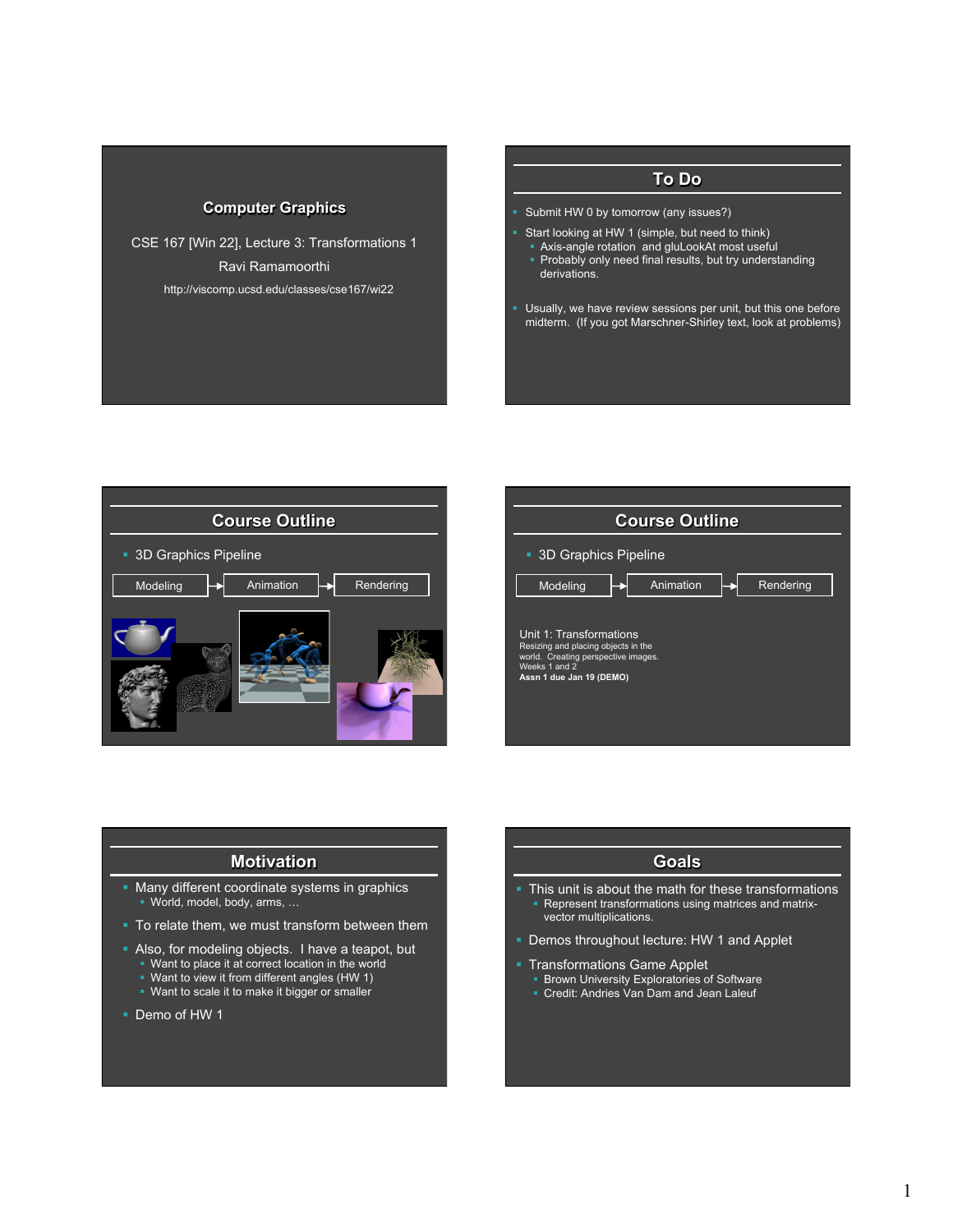### **General Idea**

- § Object in model coordinates
- § Transform into world coordinates
- § Represent points on object as vectors
- § Multiply by matrices
- § Demos with applet

## **Outline**

- § *2D transformations: rotation, scale, shear*
- § Composing transforms
- 3D rotations
- § Translation: Homogeneous Coordinates (next time)
- § Transforming Normals (next time)







| <b>Outline</b>                               |  |  |  |  |  |  |
|----------------------------------------------|--|--|--|--|--|--|
|                                              |  |  |  |  |  |  |
| • 2D transformations: rotation, scale, shear |  |  |  |  |  |  |
| • Composing transforms                       |  |  |  |  |  |  |
| ■ 3D rotations                               |  |  |  |  |  |  |
| • Translation: Homogeneous Coordinates       |  |  |  |  |  |  |
| • Transforming Normals                       |  |  |  |  |  |  |
|                                              |  |  |  |  |  |  |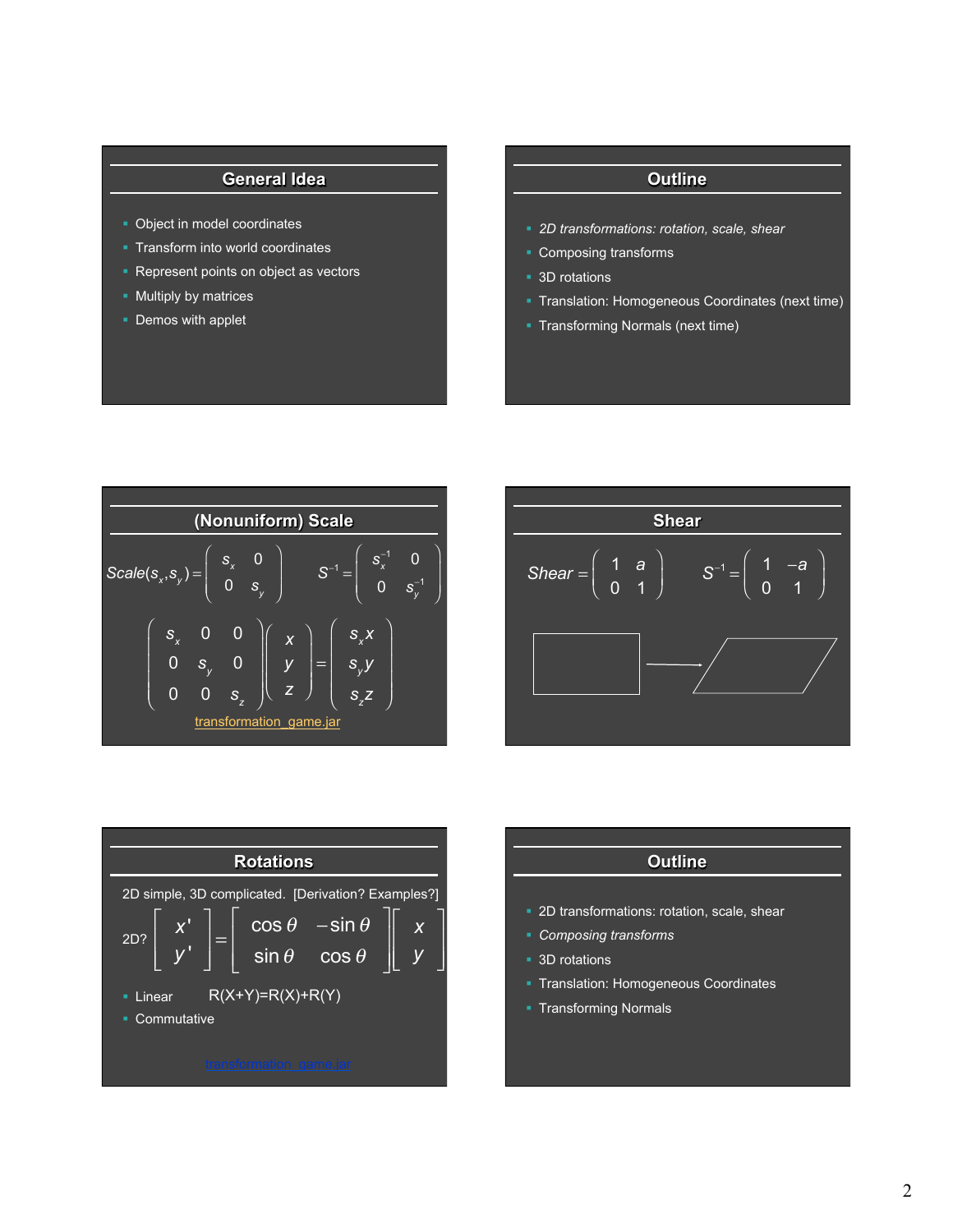## **Composing Transforms**

- Often want to combine transforms
- E.g. first scale by 2, then rotate by 45 degrees
- Advantage of matrix formulation: All still a matrix
- § Not commutative!! Order matters

**E.g. Composing rotations, scales** 

$$
x_3 = Rx_2 \t x_2 = Sx_1
$$
  
\n
$$
x_3 = R(Sx_1) = (RS)x_1
$$
  
\n
$$
x_3 \neq SRx_1
$$

#### **Inverting Composite Transforms**

- Say I want to invert a combination of 3 transforms
- § Option 1: Find composite matrix, invert
- § Option 2: Invert each transform *and swap order*
- § Obvious from properties of matrices

$$
M = M_1 M_2 M_3
$$
  
\n
$$
M^{-1} = M_3^{-1} M_2^{-1} M_1^{-1}
$$
  
\n
$$
M^{-1} M = M_3^{-1} (M_2^{-1} (M_1^{-1} M_1) M_2) M_3
$$

## **Outline**

- § 2D transformations: rotation, scale, shear
- Composing transforms
- § *3D rotations*
- § Translation: Homogeneous Coordinates
- § Transforming Normals



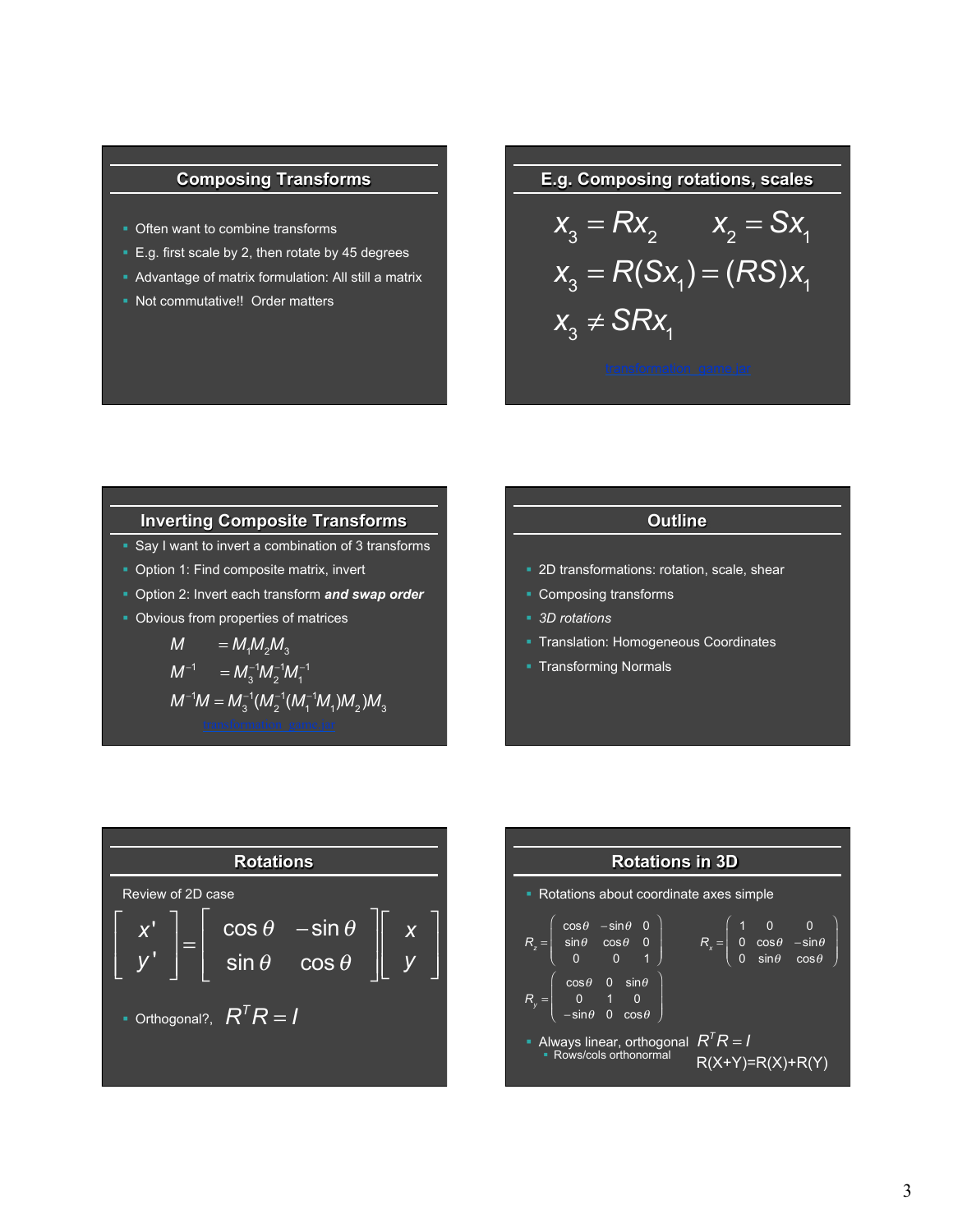#### **Geometric Interpretation 3D Rotations**

- Rows of matrix are 3 unit vectors of new coord frame
- Can construct rotation matrix from 3 orthonormal vectors

$$
R_{uvw} = \begin{pmatrix} X_u & y_u & z_u \\ x_v & y_v & z_v \\ x_w & y_w & z_w \end{pmatrix} \quad u = x_u X + y_u Y + z_u Z
$$
\n
$$
Rp = \begin{pmatrix} X_u & y_u & z_u \\ x_v & y_v & z_v \\ x_w & y_w & z_w \end{pmatrix} \begin{pmatrix} X_p \\ Y_p \\ Z_p \end{pmatrix} = ? \begin{pmatrix} u \cdot p \\ v \cdot p \\ w \cdot p \\ w \cdot p \end{pmatrix}
$$

#### **Geometric Interpretation 3D Rotations**

|  |  |  | $X_u$ $Y_u$ $Z_u$ $X_p$ $U_v$                                                                                                                                     |
|--|--|--|-------------------------------------------------------------------------------------------------------------------------------------------------------------------|
|  |  |  | $Rp = \begin{bmatrix} x & y & z \\ x_w & y_w & z_w \end{bmatrix} \begin{bmatrix} y_p \\ z_p \end{bmatrix} = \begin{bmatrix} v \cdot p \\ w \cdot p \end{bmatrix}$ |
|  |  |  |                                                                                                                                                                   |

- Rows of matrix are 3 unit vectors of new coord frame
- Can construct rotation matrix from 3 orthonormal vectors
- Effectively, projections of point into new coord frame
- § New coord frame uvw taken to cartesian components xyz
- Inverse or transpose takes xyz cartesian to uvw

### **Non-Commutativity**

- § Not Commutative (unlike in 2D)!!
- Rotate by x, then y is not same as y then x
- Order of applying rotations does matter
- Follows from matrix multiplication not commutative  $\overline{R1}$  \* R2 is not the same as R2  $\overline{r}$  R1
- Demo: HW1, order of right or up will matter

#### **Arbitrary rotation formula**

- § Rotate by an angle θ about arbitrary axis **a** 
	- § Homework 1: must rotate eye, up direction ■ Somewhat mathematical derivation but useful formula
	-
- § Problem setup: Rotate vector **b** by θ about **a**
- § Helpful to relate **b** to X, **a** to Z, verify does right thing
- **For HW1, you probably just need final formula**

### **Axis-Angle formula**

- § Step 1: **b** has components parallel to **a**, perpendicular Parallel component unchanged (rotating about an axis leaves that axis unchanged after rotation, e.g. rot about z)
- § Step 2: Define **c** orthogonal to both **a** and **b**  § Analogous to defining Y axis
	- Use cross products and matrix formula for that
- Step 3: With respect to the perpendicular comp of **b** 
	- Cos θ of it remains unchanged § Sin θ of it projects onto vector **c**
	- Verify this is correct for rotating X about Z
	- $\bullet$  Verify this is correct for  $\theta$  as 0, 90 degrees

### **Axis-Angle: Putting it together**

$$
(b \setminus a)_{ROT} = (I_{3\times 3} \cos \theta - aa^T \cos \theta) b + (A^* \sin \theta) b
$$

$$
(b \rightarrow a)_{_{ROT}} = (aa^T)b
$$

$$
R(a,\theta) = I_{3\times 3} \cos \theta + aa^{T} (1 - \cos \theta) + A^{*} \sin \theta
$$

Unchanged (cosine) Component along a (hence unchanged) Perpendicular (rotated comp)